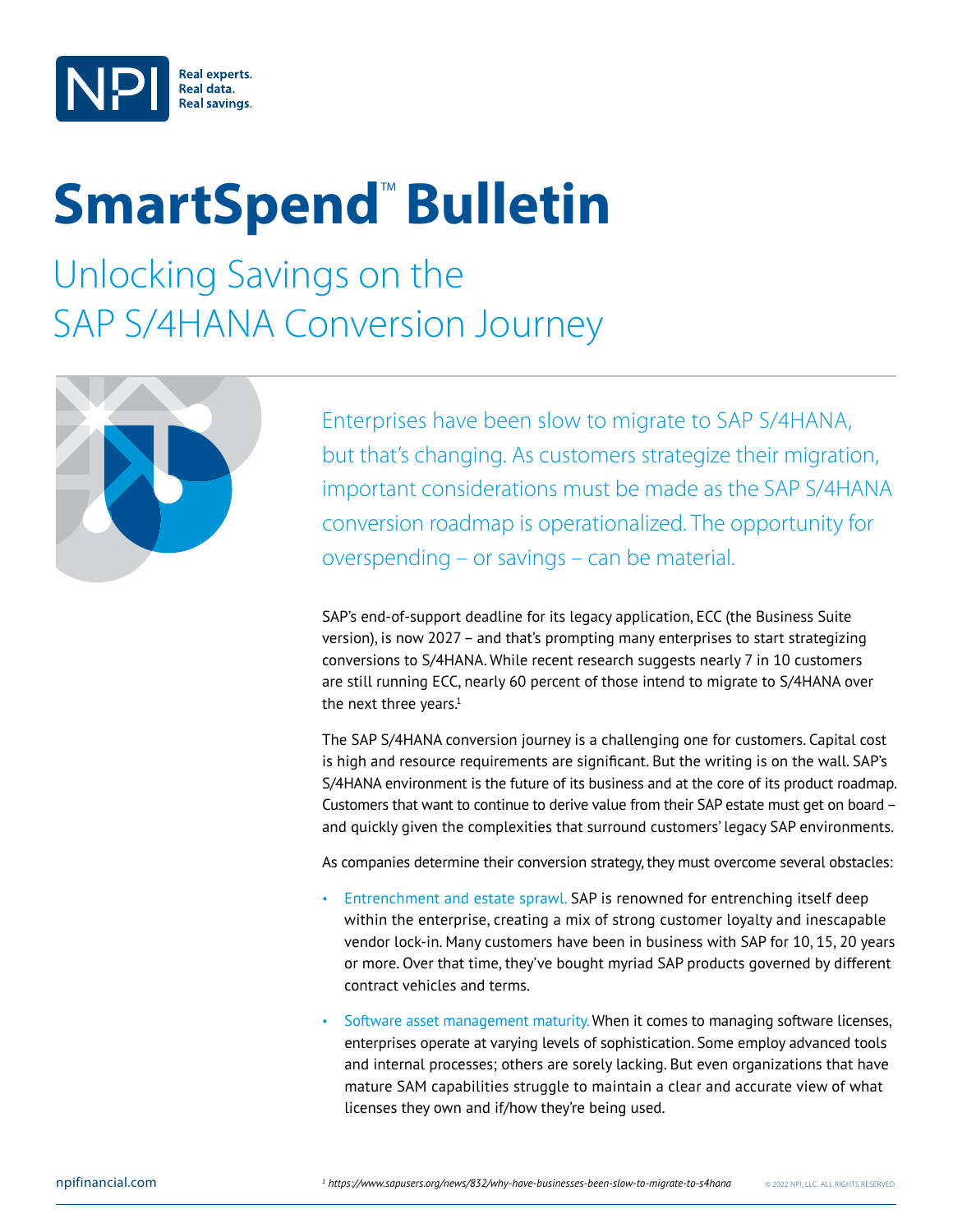Incorporation of these tactics can lead to substantial savings and cost-avoidance. Recent NPI savings examples include:

**• For a ~10k-user estate** negotiated a 5-year subscription at a cost equal to a 3-year subscription

- **• For a ~14k-user estate** secured a 50 percent cost reduction in total contract value
- **• For a ~50k-user estate** negotiated a 24 percent cost reduction and secured flexible terms to mitigate cost increases during conversion roadmap

• Shortcomings of SAP's SI and consultancy partners. Large SIs and the Big 4 consultancies are great at helping customers develop an atmospheric view of a conversion roadmap (particularly for greenfield installations with clean migration from old systems to new). But they don't provide a detailed strategy for helping customers operationalize their roadmaps in a way that's optimized for timing, actual vs. projected usage, and cost. Furthermore, these organizations often have their own incentives to drive adoption of S/4HANA that may be in opposition to customers' cost objectives. There are strong incentives for SAP partners to achieve recognition for influencing or promoting new license sales.

## **Operationalizing the SAP S/4HANA Roadmap**

How a company operationalizes its SAP S/4HANA conversion roadmap has significant bearing on cost. In order to keep spend in check, customers should do the following:

- Rationalize old to new license portfolio. Most SAP estates contain unused/inactive licenses that contribute to cost waste. To eliminate this toxic spend, customers need to establish an accurate and comprehensive view of what they own, determine actual usage (and usage profiles), and compare how that matches with currentand future-state requirements. From there customers can define an accurate baseline for which licenses/products need to be converted as well as any need to purchase additional licenses.
- Create an optimal licensing strategy. On the foundation of an accurate baseline, companies must evaluate and choose best-fit licensing options that meet their business and usage requirements (whether they be cloud, on-premise or hybrid). License/cost scenario modeling will uncover options that balance cost, functionality and flexibility.
- Sequence license requirements. Companies can choose to either incrementally migrate on a product-by-product basis or do a forklift migration. Most choose a phased migration – it's more feasible from a cost and resource perspective. In these cases, timing must be carefully planned. What does a realistic migration look like? Based on that, what should you be purchasing and when?
- Optimize pricing and contract terms. What SAP charges one customer can look very different for another customer with similarly scoped requirements. Customers should perform IT price benchmark analysis to determine pricing/discount targets that are at or better than fair market. Contractual terms should also be analyzed for optimization opportunities. Examples include exchange rights and credits for new products.
- Right-size support. Customers commonly overbuy support either by purchasing higher tier support than they actually need or paying for support when they could forego support altogether. Inspection into where support is needed/unneeded across the SAP estate, and at what level, can uncover material opportunities for savings.
- Analyze compliance position. The scope and complexity of most SAP environments makes it ripe for noncompliance, particularly as it relates to indirect access (which if not licensed properly can lead to hefty punitive fees). Before companies embark on a migration – effectively giving SAP access to all licensing data – it's a good idea to validate that their current SAP estate is compliant. Proactive identification of licensing shortfalls and unintentional misuse allows the customer to remediate any issues before SAP gets its foot in the door.